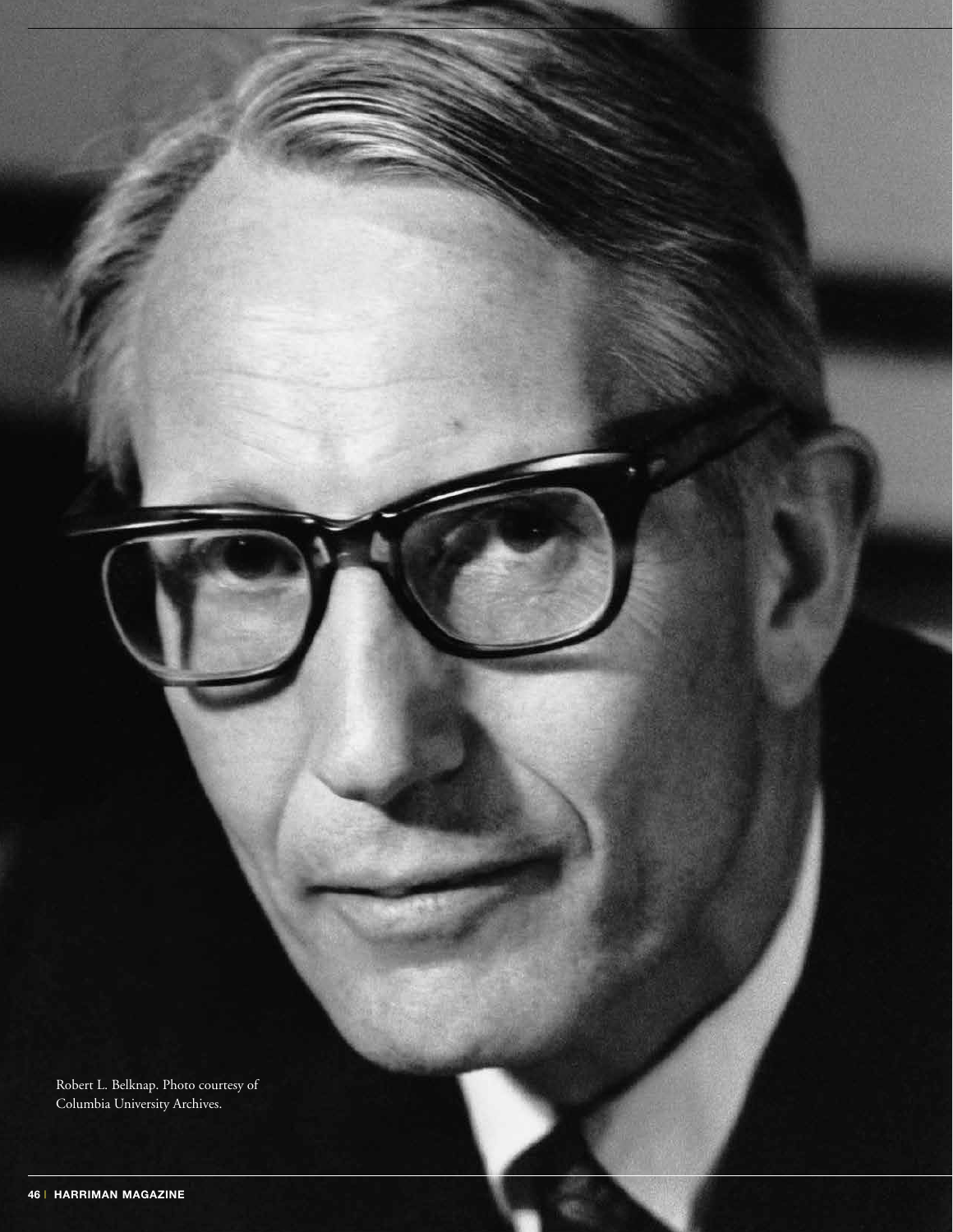

## By Deborah A. Martinsen *Introduction*

ob Belknap was a great scholar who asked questions about narrative, structure, plot, and memory that anticipated entire contemporary disciplines; an internationally renowned and beloved Dostoevsky scholar, whose two books ob Belknap was a great scholar who asked questions about narrative, structure, plot, and memory that anticipated entire contemporary disciplines; an internationally renowned and beloved Dostoevsky scholar, whose two

Dostoevsky scholarship; a true University man, who crossed boundaries and brought people together; a wonderful person, who radiated intelligence, generosity, and kindness; and a legendary teacher. It is for his teaching that the Slavic Department honored him in 2010 with a conference on teaching nineteenth-century Russian literature, and it is for the conference volume that Bob wrote the piece published here. Whereas the other essays in the volume—*Teaching Nineteenth-Century Russian Literature: Essays in Honor of Robert L. Belknap*—pay tribute to Bob by outlining strategies for teaching, Bob's essay pays tribute to his education as an educator and to the most memorable course he ever taught.

Robert Lamont Belknap came to Columbia in 1952, after a year studying Russian at the University of Paris. The prior four years he had spent at Princeton University, majoring in English and Latin in the Special Program in the Humanities, and writing a senior thesis under the

supervision of New Critic R. P. Blackmur on "The Noble Lie in Plato, Shakespeare, and Dostoevsky." At Columbia, he fulfilled most of the requirements for his M.A. before spending a few years in the Army. At Bob Belknap's retirement dinner, Bob Maguire said that when he himself arrived at Columbia as an entering graduate student, he was awed by Bob Belknap. Both Bobs left Columbia for the Army at the same time. Maguire finished

his master's essay before leaving. Belknap didn't. Maguire noted that while he and his group concentrated their full energies on surviving boot camp, rumor had it that Belknap had completed his master's essay there. Bob Belknap blushed and admitted it was true.



Bob Belknap returned to Columbia in 1956 as an instructor, teaching Literature Humanities and two other courses each semester and finishing his dissertation on *The Structure of "The Brothers Karamazov"* in 1960. During the next fifty-four years, Bob served as acting dean of Columbia College, as associate dean of students, and thrice as chair of Literature Humanities (1963, 1967–70 with one-year break, and 1988–90). He chaired the Columbia Slavic Department in the 1970s and again in the 1990s; he also served as director of the Russian (now Harriman) Institute from 1977 to 1981. After retiring from the Slavic Department in 2000, Bob spent another decade directing the University Seminars, the home of eighty-five interdisciplinary and interinstitutional seminars that gather scholars and practitioners dedicated to a particular line of investigation into a forum that encourages what Bob called "good talk." During his decade at the University Seminars, Bob was also a moving force in

EPIC—Emeritus Professors in Columbia—where he continued the good talk until his death.

From 1956 to 2010, Bob taught Literature Humanities or, twice, the colloquium of which he writes in the article published here, almost every non-sabbatical year, even after retiring from the Slavic Department. In fall 1988, as he returned to chair Lit Hum for the third time, Bob wrote to the incoming teaching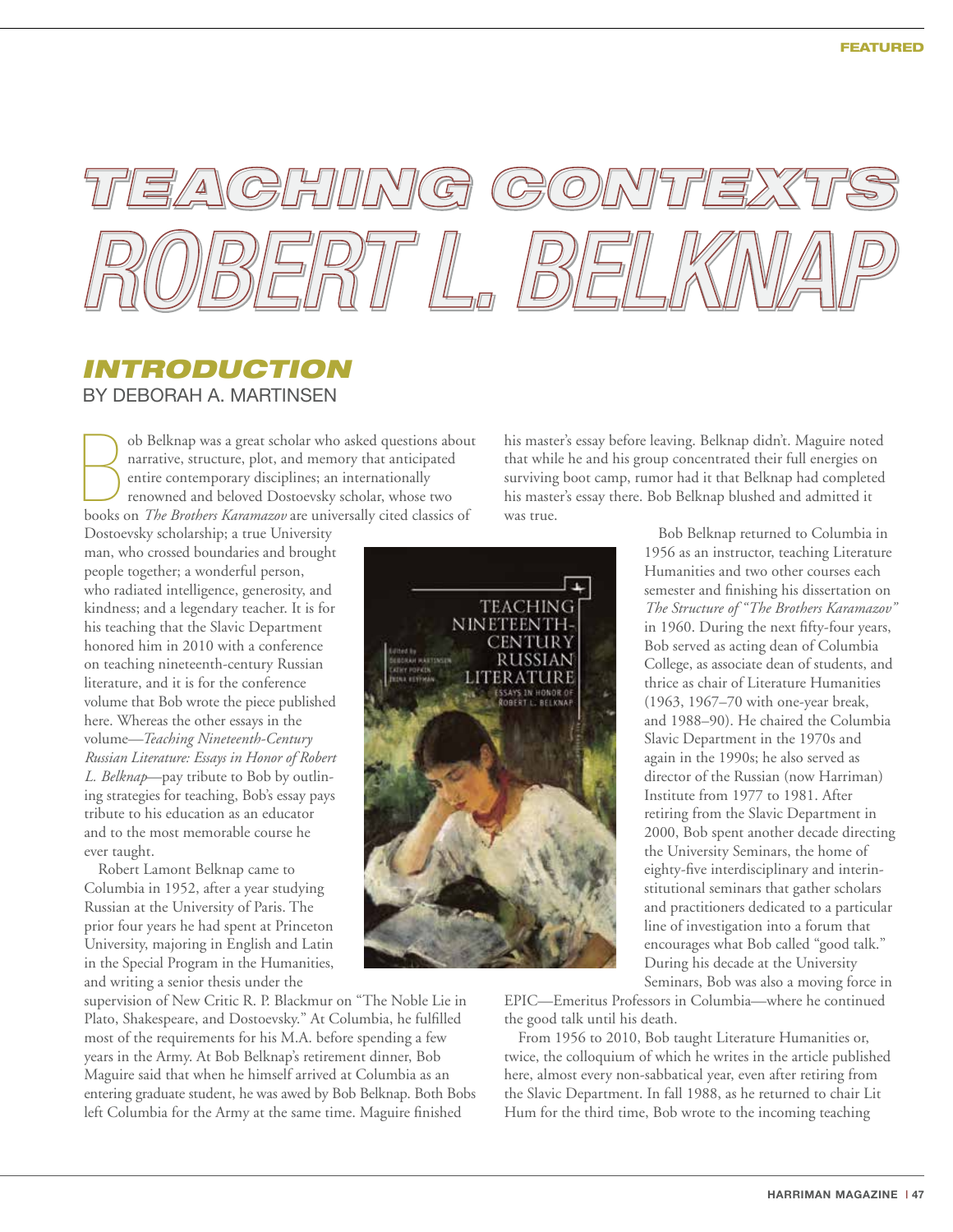staff, "For a member of our small department, the course, like St. Petersburg, is a window on Europe." Next Bob outlined his teaching philosophy: "In preparing for the course, bear in mind that students rarely remember anything we tell them, but often remember what they say themselves." He asked us to "coax intelligent formulations" from our students, reminding us that "astonishingly often the facts about a Greek or Roman or Biblical text come from that text itself. When they do, your students can discover them if you direct attention to the appropriate passage." And he urged us to consider staff meetings as a "sacred" hour in our schedules, by observing that "within our course we all are working at the edges of our central expertise, using our wits and one another in an enterprise as exciting and as valuable as the education of our students: the education of the faculty at a great university."

In the classroom, Bob asked probing questions, guiding and inspiring students to make discoveries for themselves. Under his guidance, class went further, wider, and deeper than students expected. Columbia College undergraduates recognized his extraordinary teaching in 1980 by awarding him the Mark Van Doren Prize. Three decades later, the Society of Columbia Graduates chose him as the recipient of their Great Teacher Award. Students in his last group of lucky Lit Hum students believed that Professor Belknap "seems to have read every book ever written, … knows the *Aeneid* almost by heart in Latin, … and … can act Shakespeare better than any actor." In the fall of 2013, four months before he died, the family of Julia and Jay Lindsey (CC '75) established the Robert L. Belknap Core Faculty Fellowship, a fitting gift for a great educator.

In accepting the Society of Graduates Great Teacher Award in 2010, Bob said: "Columbia is great in many ways, but it exceeds all other universities in the way it goes on educating its own professors. Most universities leave that job to the departments, which do it pretty well. But Columbia has the Core Curriculum, and the Regional Studies Institutes, both invented here, and uses them to educate us all in areas between our specialties, where many times the real excitement lies." Although Bob did most of his teaching in the Slavic Department and the Core Curriculum, in the essay that follows he describes a course he team taught in the early eighties. Reflecting on that course almost forty years later, Bob observed: "My test of any course I teach is what I learn from it. That spring I learned a lot."

*Deobrah Martinsen is associate dean of alumni education and adjunct associate professor of Slavic languages at Columbia University, and former president of the International Dostoevsky Society (2007–2013).* 

Robert L. Belknap's essay "Teaching Contexts" is reprinted from *Teaching Nineteenth-Century Russian Literature: Essays in Honor of Robert L. Belknap*, edited by Deborah Martinsen, Cathy Popkin, and Irina Reyfman, with the kind permission of the publisher, Academic Studies Press.

## By Robert L. Belknap *Contexts Teaching*

Let me begin with the warmest thanks for this volume, and for the conference that generated it, one of the high points of my life. I loved it not only because so many students, friends, and colleagues came together, with me and with one another, but also because it was a concentrated moment of something I have rejoiced in all my life: learning from my students and my interlocutors. My six decades of studying and teaching nineteenth-century Russian literature and other matters at Columbia have shown me a variety of structures for this kind of learning that deserve discussion.

In American academia, teaching competes with scholarship for our time. European systems sometimes place their good scholars at the universities, and their great scholars in the Academy of Science for pure research. But even the Academy sometimes insists on teaching students too, just as the Rockefeller Institute felt it had to turn into Rockefeller University. The students were cheap labor, of course, but these most rarified scholars also recognized them as a pretext for encounters beyond one's specialty. Rigor demands specialization, but students demand context, and even the purest virologist, econometrician, or Slavist cannot stand alone, apart from intersecting fields.

We should always investigate and always teach everything in its context, biographical, psychological, historical, political, economic, literary, linguistic, religious, etc., in our Russian literature, and, equally, in other subjects. And yet life is too short for any of us to know most of these contexts with scholarly expertise. Marc Raeff used to say that we could have a monographic control of one or maybe two fields, and only a textbook knowledge of anything else. Our scholarly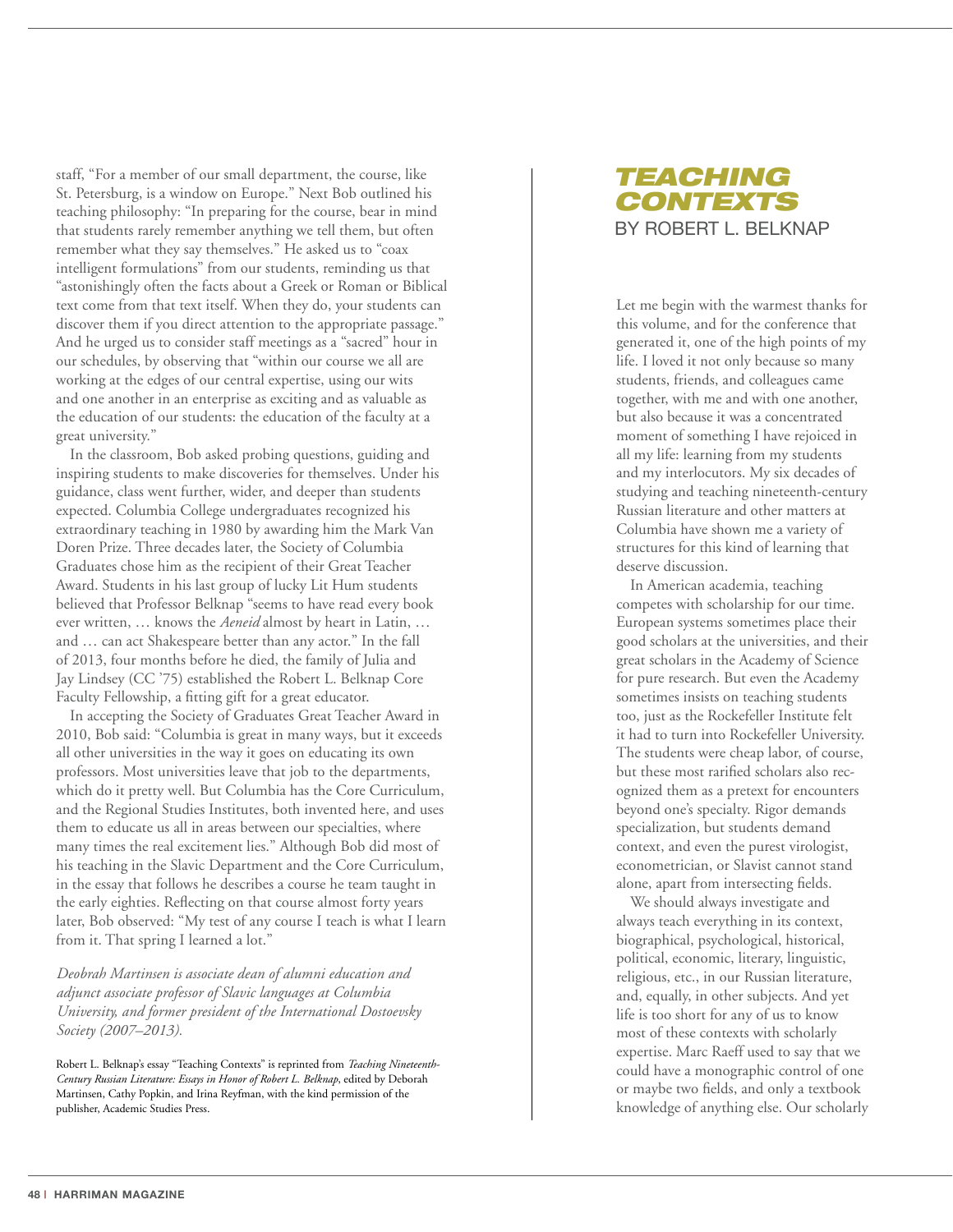or pedagogical use of context is therefore either amateurish or dependent on the expertise of others. Universities exist to enable scholars to use each other's brains, but often they do not make it easy.

In the field of literature, context threatens rigor in a special way. A text is a fearsome thing, emotionally and intellectually. Like the most benighted savages in some colonial accounts, when shot at it shoots back, and any serious literary scholar has had formulations pierced by literary fact. In self-defense we may therefore prefer to discuss more obedient matters, like the Marxism we absorbed as freshmen, or the Freudian doctrine we picked up from our shrinks, or other fields made simple by our lack of mature study. Context can shield us from the text.

The New Critics responded to this risk in times when literary criticism often took the form of "The Life and Works of …" or "… in My Life." They wrote manifestos demanding concentration on

a text and ignoring the author's biography, the reader's reaction, the background, and such, but when they wrote practical criticism, as opposed to *Practical Criticism*, they often divulged the breadth of their curiosity and waded into deep waters from the safe ground of their technical task. In the same way, the Russian Formalists had positivistic dreams of studying not literature but *literaturnost'*, in all its purity, but their later careers displayed them as broadly learned philologists.

In my own Proseminar for beginning Columbia graduate students, I usually stole a pedagogical trick from I. A. Richards to minimize context at the start. I picked a fairly obscure short story and asked the students to write a Freudian or Marxian or Feminist or Semiotic or other kind of paper on it, without knowing the author or even the title of the story. One author blew his cover when a careful student found that the story's title was cited as the dictionary's example of a rare

word. Nowadays computer searches make anonymity harder. One time an angry Soviet émigré refused to write the first paper without knowing the author's name. I didn't know her yet and secretly suspected that I was making plagiarism too difficult, or terrifying someone who had never expressed an opinion not ratified by an encyclopedia, but I had to admit that she was right to be angry. Even an American could understand that books are social, economic, and political products. But this course was not real life. It was like training a boxer with one hand tied behind his back. She had to learn tough ways to bob and weave and prepare for an uppercut, but half-way through the course would be allowed to meet the onslaught of a text with a fuller sense of its context.

The amateurishness inherent in context and the narrowness that rigor demands of finite humans temper each other in three great academic inventions made at Columbia in the first half of the nine-

## *"Professor Belknap 'seems to have read every book ever written, … knows the* Aeneid *by heart in Latin, … and … can act Shakespeare better than any actor.'"*



From left to right: Robert Belknap was known for the expressive use of his hands when making a point, as the first two photographs capture some decades apart. The color photos were taken at the conference in Belknap's honor held at Columbia University in 2010. Middle photo courtesy of Hilde Hoogenboom.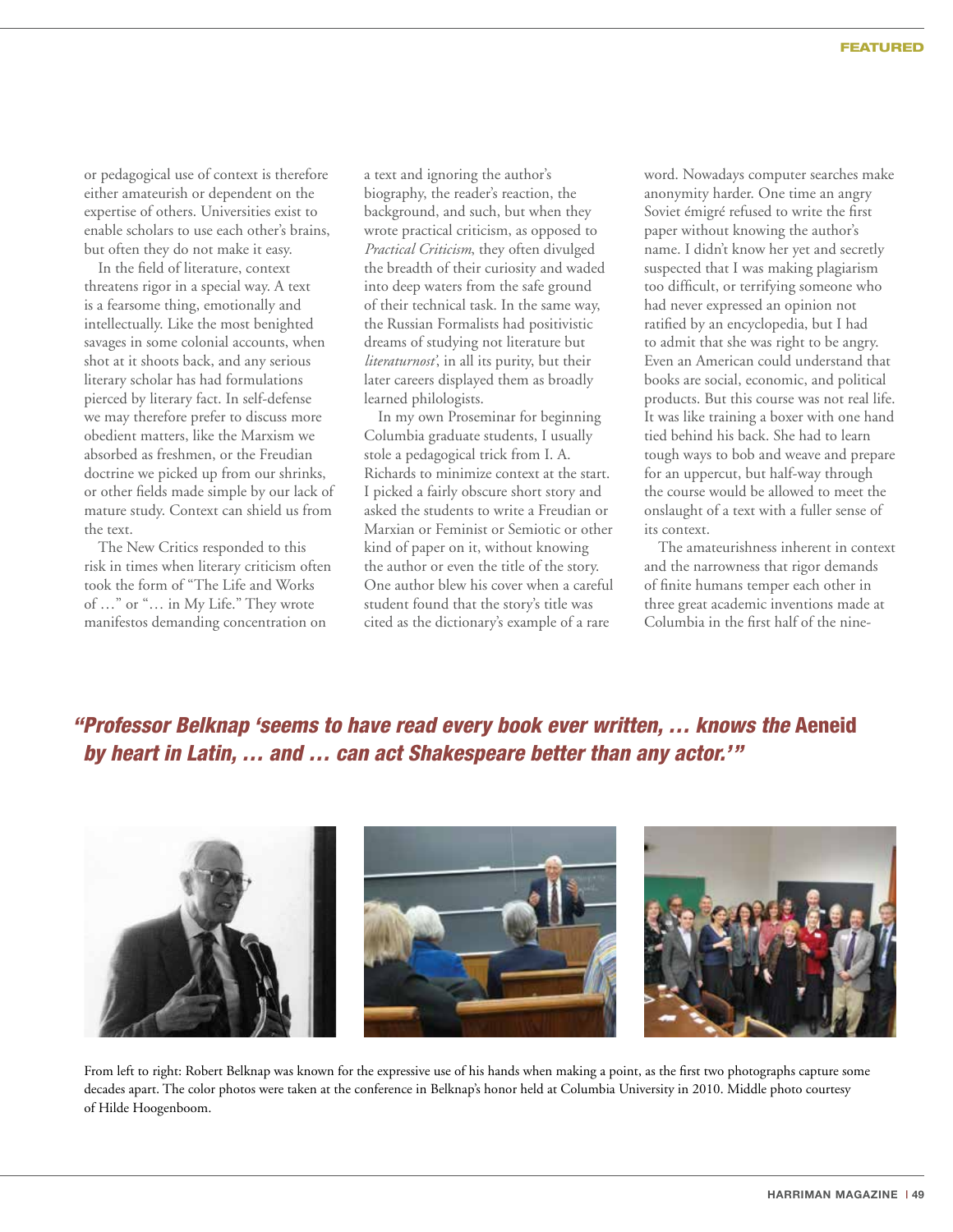teenth century: the Core Curriculum, the Regional Studies Institute, and the University Seminars. The first two serve the students directly, but all three serve them indirectly, by educating their professors. I learned a great deal in college and graduate school, but far more through my teaching at Columbia. Dostoevsky lives in many contexts, but for most Columbia undergraduates, *Crime and Punishment* exists not in the company of Pushkin, Gogol, Tolstoy, Turgenev, and Chekhov, but in that of Homer, Plato, Aristotle, Aeschylus, Sophocles, Euripides, Aristophanes, Virgil, Genesis, Matthew, St. Augustine, Boccaccio, Shakespeare, Montaigne, Cervantes, Goethe, Austen, Woolf, and the other figures all Columbia College students read and discuss in the required Humanities course. A thousand students read each one of these books the same week every year in the residence halls. As their fifty teachers moved through this same list of readings, some of us treated it as a course in Plato and his footnoters, others as Homer and his imitators, others as Goethe and his sources. For Slavists it can become a course on the two thousand years' work it took to produce Dostoevsky.

But first-year college students rarely care about *quellenforschung*. More tellingly, the family structures in the *Oresteia*, *Oedipus*, *The Bacchae*, or *Don Quixote* gave them fresh ways to see the presence and the absence of families in *Crime and Punishment*, the step-by-step

*The Russian Institute was the first of its kind, and still very young when I became a graduate student in 1952. For a certificate, I had to get an M.A. in Slavic for rigor, but also take courses in politics, international affairs, economics, and history, for context.*

extermination of the married couples, the Svidrigailovs, the Marmeladovs, and the Raskolnikov parents, leaving only the explosive lieutenant whom Raskolnikov inexplicably selects for his final, proper confession, after rehearsals with the single people, Zametov, Porfiry, Razumikhin, and Sonia. The readings in Plato, Augustine, Dante, and the Bible enable the Humanities staff to show how that confession was the means to, not the result of, Raskolnikov's repentance, and how his secular pilgrimage moves in steps, like the mystical experiences encountered in the course. I know most of the people who have taught this course since 1956, but even if I did not, it is easy to recognize the scholarship of anyone who has had to discuss this list of books for several hours each with a roomful of disrespectful Columbia students. The intimacy and unforeseeability of reference is different, and *Crime and Punishment* is different for them.

Columbia invented this kind of course for social studies almost a century ago, and expanded it to include the humanities in the thirties, the arts in the fifties, and the natural sciences very recently.

*I had never taken an economics course before; it is weird and wonderful to jump into a field at the graduate level. My basic ignorance was spectacular and my learning curve high; the experience prepared me to teach an economist or a law school student that a Soviet farce about having to share a room with one's ex-spouse was part of a tradition going back beyond Menander …*

St. John's College expanded the model to include most of its curriculum, and Chicago, Harvard, and many other universities tried out versions of it, though most made students select among a variety of more specialized courses, sacrificing the dormitory discussions to faculty fears of overwork or lack of rigor. For students, such programs can be valuable, but they let professors wall themselves inside their specialties in ways that may advance careers while delaying the advancement of knowledge that often occurs in the fields between established specialties.

The Russian Institute was the first of its kind, and still very young when I became a graduate student in 1952. For a certificate, I had to get an M.A. in Slavic for rigor, but also take courses in politics, international affairs, economics, and history, for context. The courses were not amateurish. John Hazard taught Soviet law and politics with the practicality of an American lawyer who had graduated from a Soviet law school in the 1930s. Abe Bergson was one of the inventors of matrix economics. He used the fact that each car required a knowable amount of steel, and that this amount of steel, in turn, required a knowable amount of coal, and so on, to figure out from incomplete, inaccurate, and sometimes falsified data what was actually going on in the Soviet economy. I had never taken an economics course before; it is weird and wonderful to jump into a field at the graduate level. My basic ignorance was spectacular and my learning curve high; the experience prepared me to teach an economist or a law school student in the Russian Institute that a Soviet farce about having to share a room with one's ex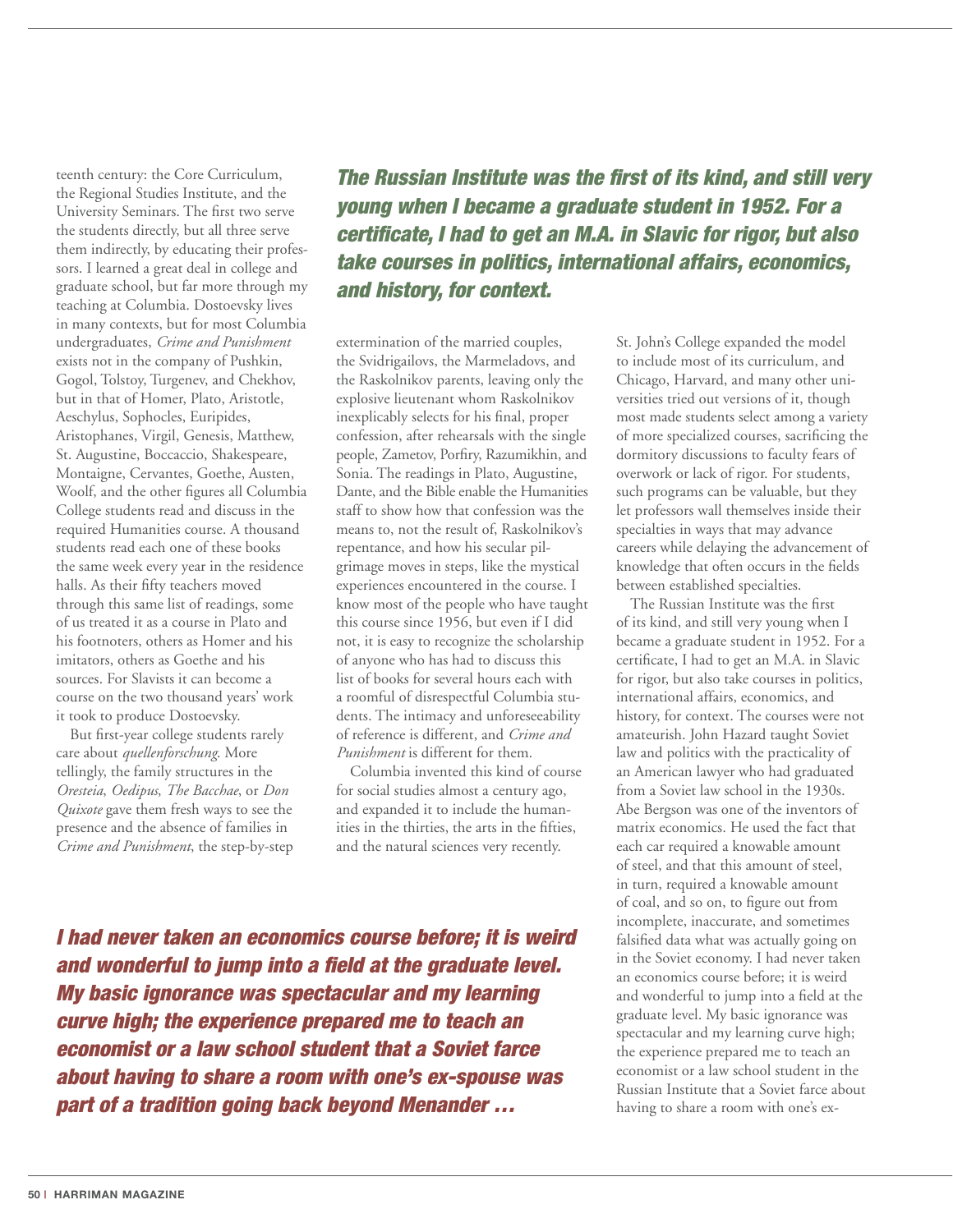spouse was part of a tradition going back beyond Menander, as well as a reflection on Soviet property rights and on the political allocation of economic resources. The Institute kept me doing that all my life. I ran it while Marshall Shulman was serving in Washington, and still profit from my encounters with colleagues and visitors doing all sorts of things involving Russia and its empire.

Columbia's third great contextualizing invention is the University Seminars, for professors and other experts from Columbia or elsewhere. The eighty groups meet every month either to solve some problem that falls outside any one department or to listen politely to a speaker who claims to have solved it, but may or may not be able to answer the Seminar's questioning. Academic departments should try to hire masters of the latest intellectual approaches and subjects. Ideally, departments should also be thinking of the next way of thinking, but

that is unknowable, and hiring a brilliant young scholar exploring a dead end may cost a department millions of dollars over a lifetime. University Seminars pay no salaries and can take intellectual risks that departments should avoid.

I first learned about the Seminars at a weekly luncheon of the Humanities staff at which Susan Sontag and Walter Sokel happened to discuss an argument at the Hermeneutics Seminar the night before between Hannah Arendt and Hans Jonas, a wonderful philosopher at the New School, who earlier had been a lieutenant general in the Israeli army. They invited me to attend, and I continued to educate myself there until the Seminar split in two: one on religion and one on literary theory. Both interested me, but I spent more time in the latter, and also in the Seminar on Slavic History and Culture. These Seminars changed with the times, but they offered the chance to interact with experts of all sorts who wanted to

exploit the intellectual riches of New York. The Russian Formalists had ideas that could only be systematized by the French Structuralists, and the Seminar on Literary Theory brought us together. When Edward Said chaired it, I began to see the Soviet handling of Ukrainian language and literature, or translations of central Asian literatures, in the light of imperialism and orientalism, though some members of the Seminar rejected those terms when applied to the Great Socialist Experiment.

The first two of these Columbia inventions have spread around the country, modified to match the needs, resources, and cultures of many universities, for in the academic world, at least, practices thrive only if they are invented or reinvented by the faculty that will use them. The University Seminars remain unique, partly because Frank Tannenbaum endowed them, and no one has made similar endowments elsewhere,

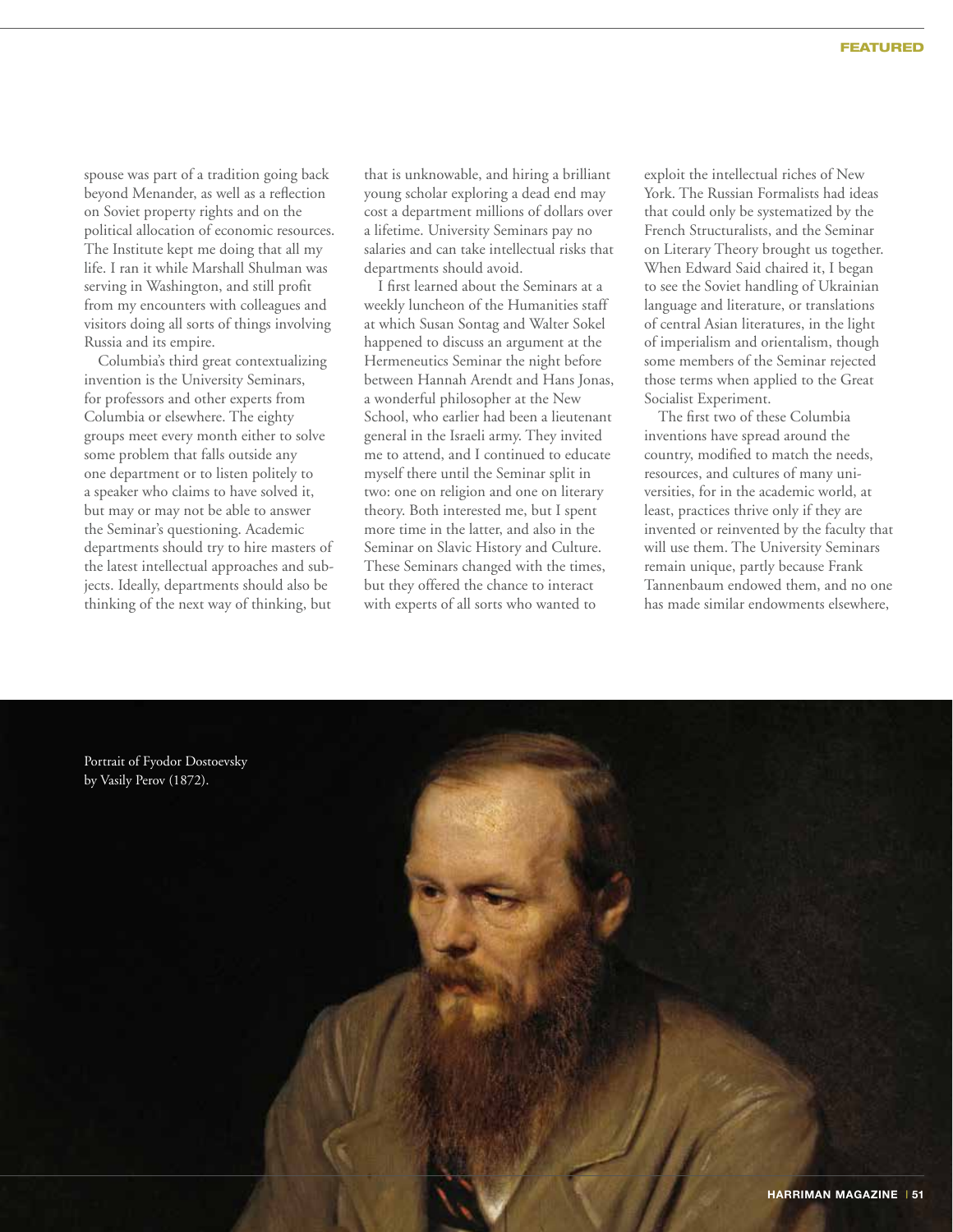

and partly because New York is probably the only area in which there are three thousand people who want that kind of interdepartmental excitement.

But I want to talk about a fourth academic adventure at Columbia, one that never spread or even continued, but was the finest teaching experience I ever had, the most contextual and among the most rigorous. I sat down with Michael Rengstorf, a semiotician in the French Department, and David Robertson, a major expert on Victorian literature and art, to invent a course that would use the often wasted final college semester to continue the general education most Columbia students interrupt to concentrate on their major. By the end of senior year, they relax; they feel informed about their field, and at the time this experiment was performed they were usually already placed in a graduate school or a job. We conceived a twelve-point course on European prose of the 1860s. This would be considered a full program for a Columbia senior, though one more course might be allowed.

We decided to spend all day on Tuesdays and Thursdays with the students. One of us would lecture from 9:00 to 11:00 on that week's book, with the other two attending and learning. Then we would split the students into three groups of ten to discuss it. Around 1:00, we would move to a different room for lunch, and ask a colleague to give a lecture on a topic beyond our expertise (none

refused, unless they were absent from the city), and in the afternoon, we would break up again into groups of ten, but this time according to our specialty: the French-speakers with Rengstorf, the English majors with Robertson, and the couple of Russian majors, together with the historians, mathematicians, and the others, with me. Each afternoon session had its own additional assignments and oral reports from the students, culminating in a week with no lectures during which each student wrote a thirty-page paper emerging from the reports. The English, French, Russian, and History Departments accepted the course as satisfying their major requirements for a seminar and one additional course. We put together a fat book with a chronology, a list identifying political, religious, scholarly, and literary figures in our three countries who would appear in our texts, a table of currency values, a bibliography, and the texts of assignments that were out of print.

Our reading list scared even us. We admitted students after vetting their records and interviewing them, so that we could warn them to read *War and Peace* over Christmas vacation, since they would

Left: Portrait of Leo Tolstoy by Ilya Repin (1901).

*Our reading list scared even us. We admitted students after vetting their records and interviewing them, so that we could warn them to read* War and Peace *over Christmas vacation, since they would have to discuss it in a group of ten for four hours in the first week of the course.*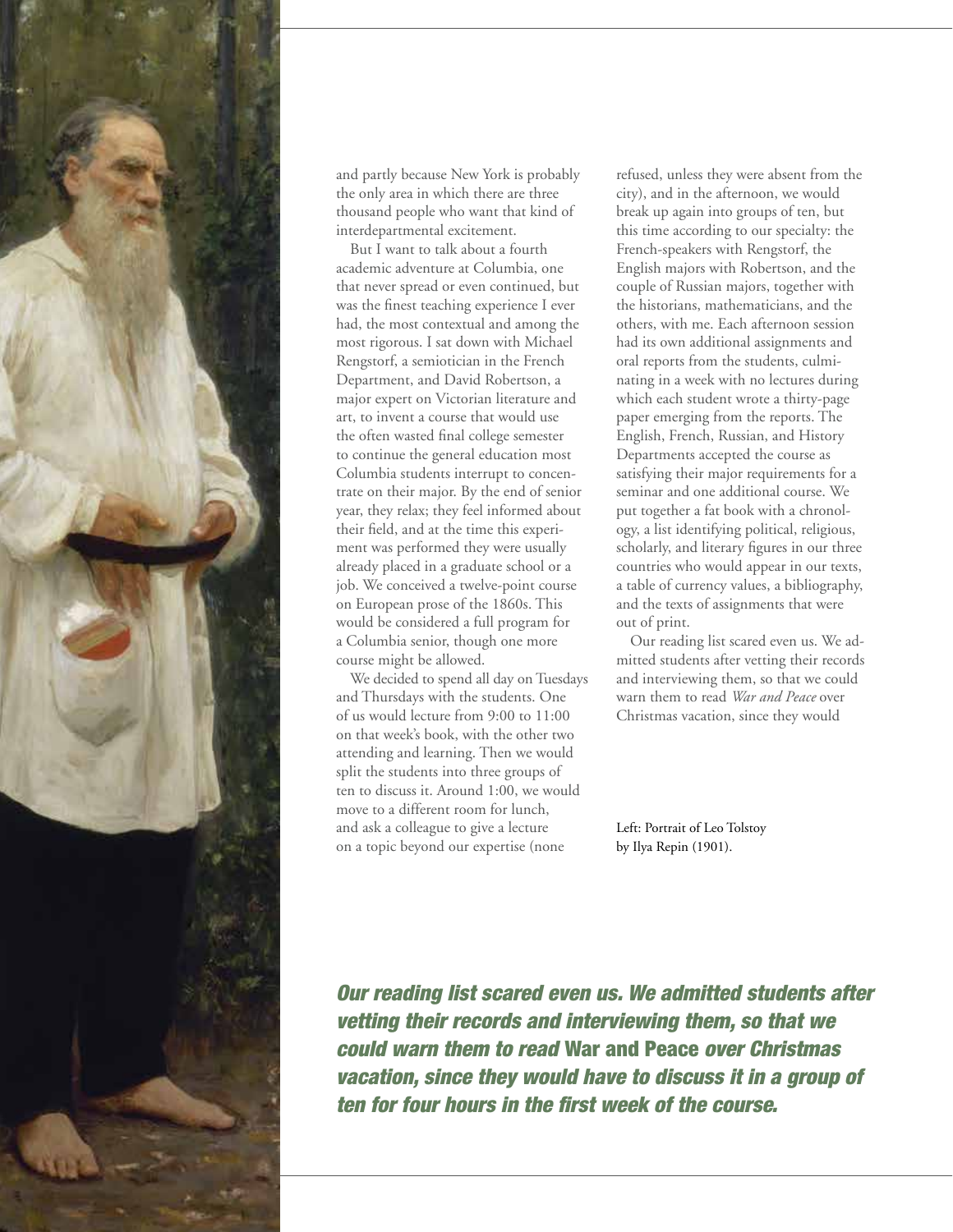*Those students are scattered now, doctors, lawyers, merchants—maybe a thief or two!—and when they stop me on the street or in a theatre (as still happens), they have forgotten most of our lectures and much of their readings but clearly remember what they said in their papers.*

have to discuss it in a group of ten for four hours in the first week of the course. That week, Istvan Deak lectured at lunch on the Crimean War, and Elizabeth Valkenier on the collision between the *Peredvizhniki* and the more academic Russian art establishment. The English group concentrated on the historical background, and the French group on the doctrines of realism, while the Russian group had an additional assignment, Tolstoy's *Sevastopol Stories* (for us, the 1860s actually began in the 1850s). For me, these texts offered a sense of the continuities and the evolution in Tolstoy's attitude toward war, and his capacity to see the slogging soldier in his international context. I have taught *Anna Karenina* and many other Tolstoy works quite often, but this was my only chance to teach *War and Peace*. My teaching of Borodino had to prepare the students for Victor Hugo's "Waterloo," which they would read about during their next vacation. Most of us have done comparisons of battle scenes in class, but this time I had to do half of a comparison, and it was an entrancing exercise. With this first reading, I also had to mark the picture of political life for comparison with that of Trollope, whom Tolstoy admired so highly, and map the seductions to prepare the students for Flaubert. For the students, Tolstoy also offered a historical context for the rest of the course, in the Napoleonic period and the Crimean War.

The next week, we jumped to England and read *Our Mutual Friend*, with a separate assignment for the Russian group, Aksakov's *Family Chronicle*. The Russian authors had adored Dickens, but in this course the undergraduates were more

interested in comparing the plotting of family structures and relationships, or the handling of suspense, than in the actual literary influences. That week at lunch, Karl-Ludwig Selig, a German expert on the Spanish Renaissance, talked about the novella as it was developed all over Europe, in a tradition going back to his beloved Boccaccio. Robert Paxton, whose specialty is twentieth-century French history, discussed the 1860s in France.

We pressed on into France with *Madame Bovary*, and back to Russia the next week with Goncharov's *Oblomov*. The Russian afternoon group read Chernyshevsky's *What Is to Be Done?*, a novel with a very different take on marriage and society than Flaubert's, and the critique of *Oblomov* by Dobrolyubov, another radical. The juxtaposition was wild, and the Russian adultery novel came to life far better than it ever had for me when I had taught it in the immediate glare of Dostoevsky's attack in the *Notes from Underground*. A lunchtime lecture on opera by Hubert Doris gave us a context for both novels, as did one by Leopold Haimson on the emergence of a Russian working class among the peasants laboring winters in the Petersburg textile mills. Both lectures were brilliant set pieces from which the three professors learned as much as the students did. Haimson's talk was bracketed intellectually by that of Edward Malefakis, a colleague of his in the History Department, on the European peasantry, and that of the sociologist, Allan Silver, on social classes.

For the next two weeks, we read intellectual history for our morning sessions— John Stuart Mill's *On Liberty* and some Huxley essays on Darwin the first week,

and religious writers the second week: George Eliot's translation of Strauss's *Life of Jesus*, Renan's *Vie de Jésus* (for one afternoon group in the original), a Jowett essay, and Cardinal Newman's *Apologia pro Vita Sua*. Our lunchtime lecturers included Samuel Devons discussing physics in the 1860s and Maxwell's achievements, and Donald Ritchie discussing Darwin. For a lunch considering the closely-related religious controversies and anxieties of the period, Canon Edward West invited us to the Cathedral of St. John the Divine and explained how unthreatening some of Darwin teachings were to a congregation that loved to sing "A thousand ages in Thy sight are like an evening gone," while others seemed to threaten their faith. Allan Silver used his background as a sociologist for a lecture on the European social classes, and David Robertson, whose expertise included alpinism and who had climbed and trekked a good deal in the Himalayas, spoke on the Great Game, discussing Britain and Russia in Central Asia.

The last week before spring vacation, we all read Turgenev's *Fathers and Sons* and the section of Herzen's *Past and Thoughts* dealing with his life in Europe in the 1850s and 1860s. We had neither the expertise nor the time to deal with many literatures, but that week Gertrud Sakrawa outlined the chief events in the German literatures of the period, and Olga Ragusa did the same for the Italian. The Russian section in these weeks concentrated on the literature reflecting this period, which produced institutional changes that may have been greater and more rapid than those of any others from Peter the Great to Gorbachev: Pisarev's "Destruction of Aesthetics" and short stories by Sleptsov, Levitov, Naumov, Uspensky, and Reshetnikov.

The next week, most students left Columbia, but not those taking this course. They all read *Les Misérables*, partly in French, for one group, and the Russian group read Pisemsky's *A Thousand Souls*, too. That week, our lunchtime